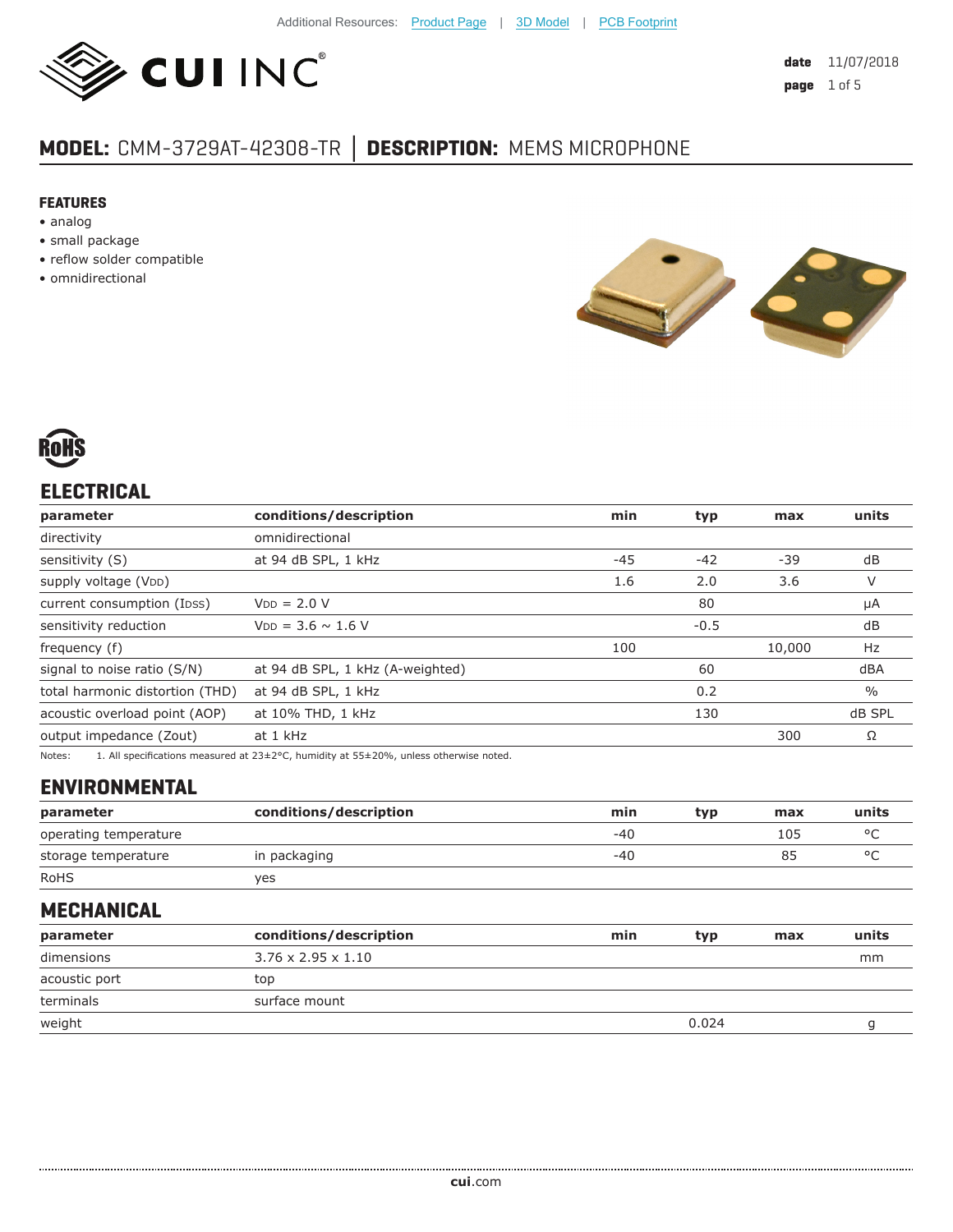## **MECHANICAL DRAWING**

units: mm tolerance: ±0.1 mm

| TERMINAL CONNECTIONS |                 |  |  |
|----------------------|-----------------|--|--|
| TERM.                | <b>FUNCTION</b> |  |  |
| 1                    | V <sub>DD</sub> |  |  |
| $\mathcal{P}$        | GND             |  |  |
| 3                    | GND             |  |  |
| 4                    | output          |  |  |
|                      |                 |  |  |







Recommended Vacuum Nozzle Pickup Top View



Recommended PCB Layout Top View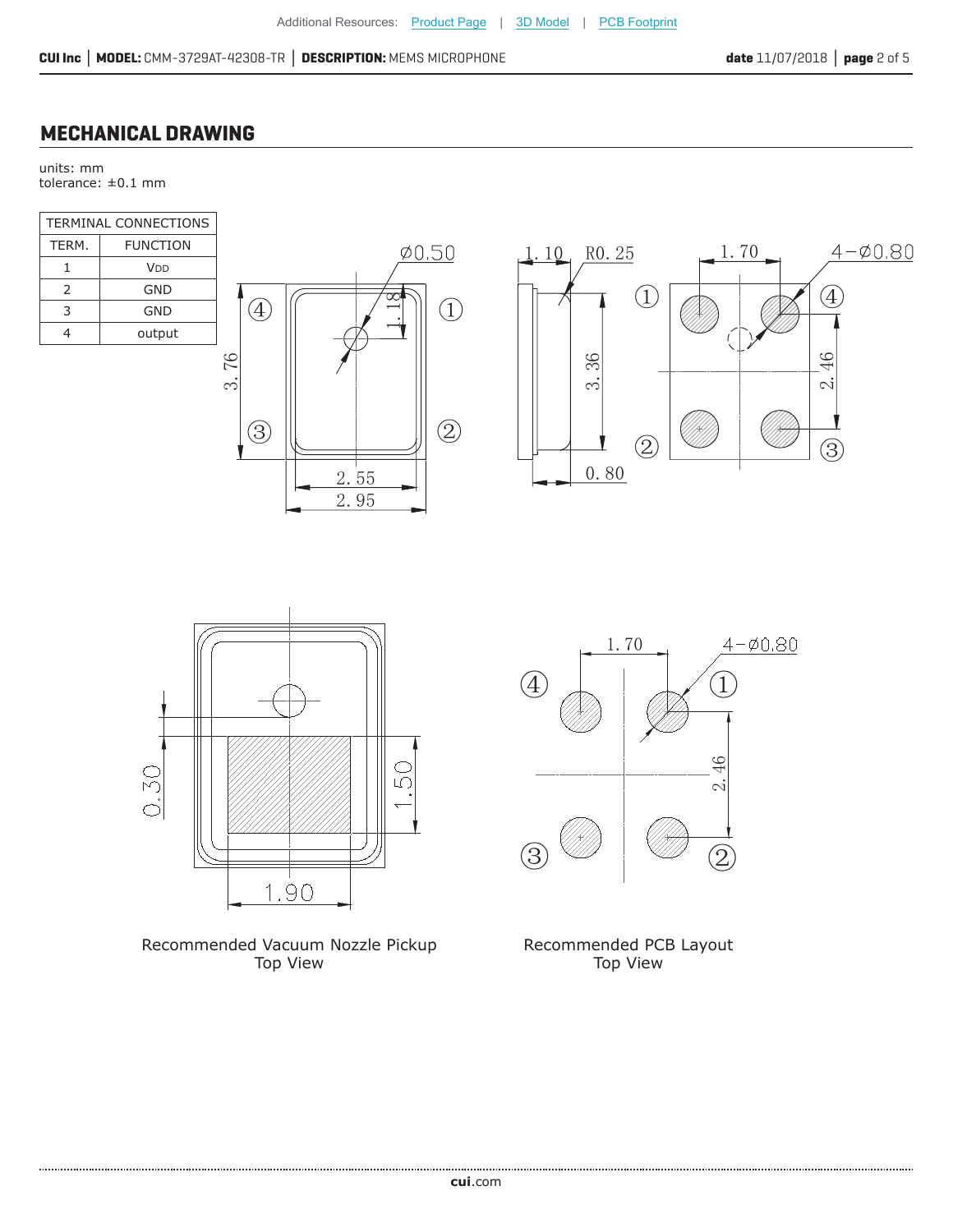## **FREQUENCY RESPONSE CURVE**



### **APPLICATION CIRCUIT**

....................

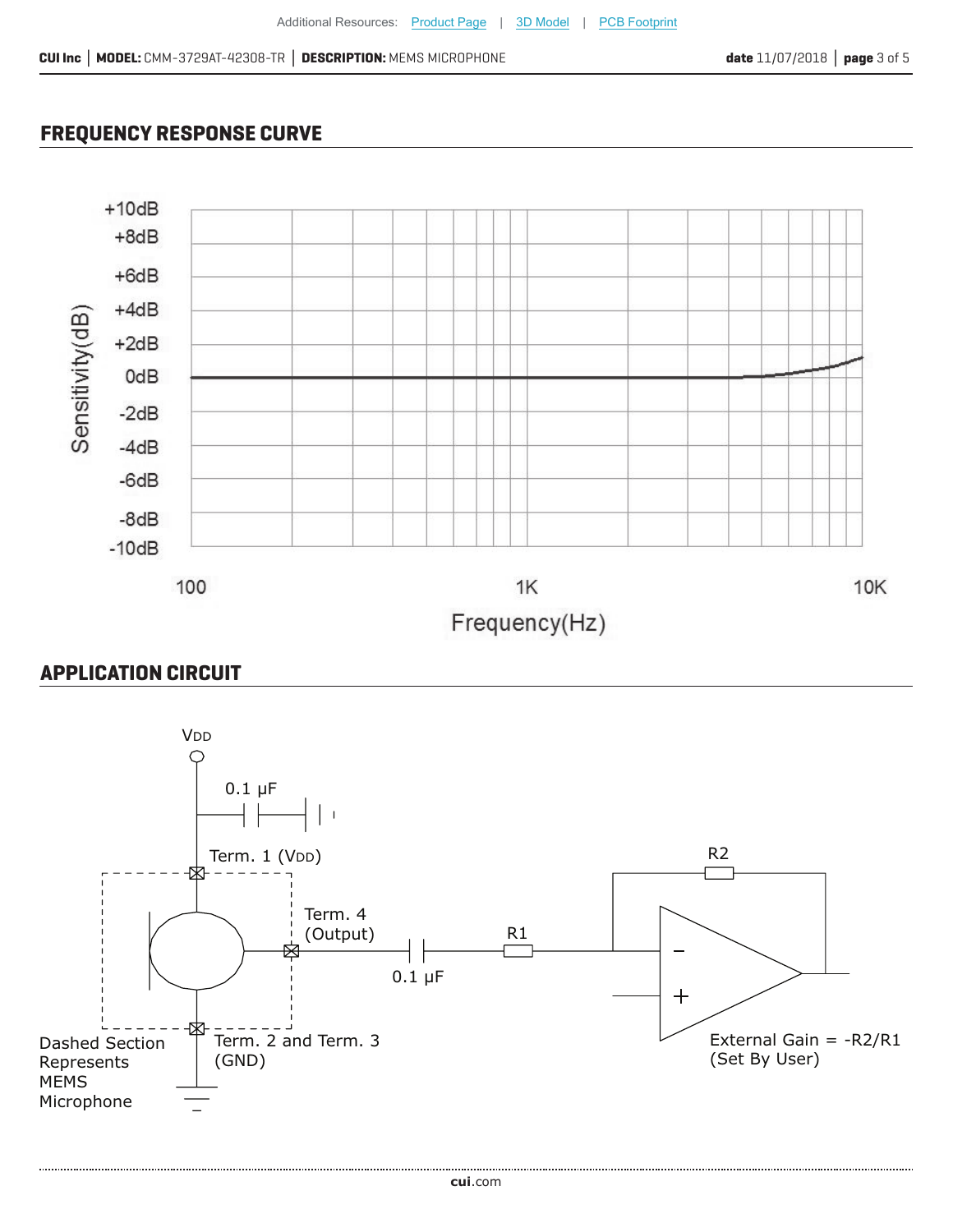#### **SOLDERABILITY**





#### **PACKAGING**

| parameter                 | conditions/description    | min   | typ | max | units   |
|---------------------------|---------------------------|-------|-----|-----|---------|
| reel storage <sup>4</sup> | at relative humidity <75% | $-40$ |     | 85  | $\circ$ |
| <b>MSL</b>                | Class 1                   |       |     |     |         |
| reel size                 | $\varnothing$ 170 mm max  |       |     |     |         |
| reel QTY                  | 1,000 pcs per reel        |       |     |     |         |

Note: 4. Recommended storage period no more than 1 year. Floor life (out of bag) no more than 4 weeks.

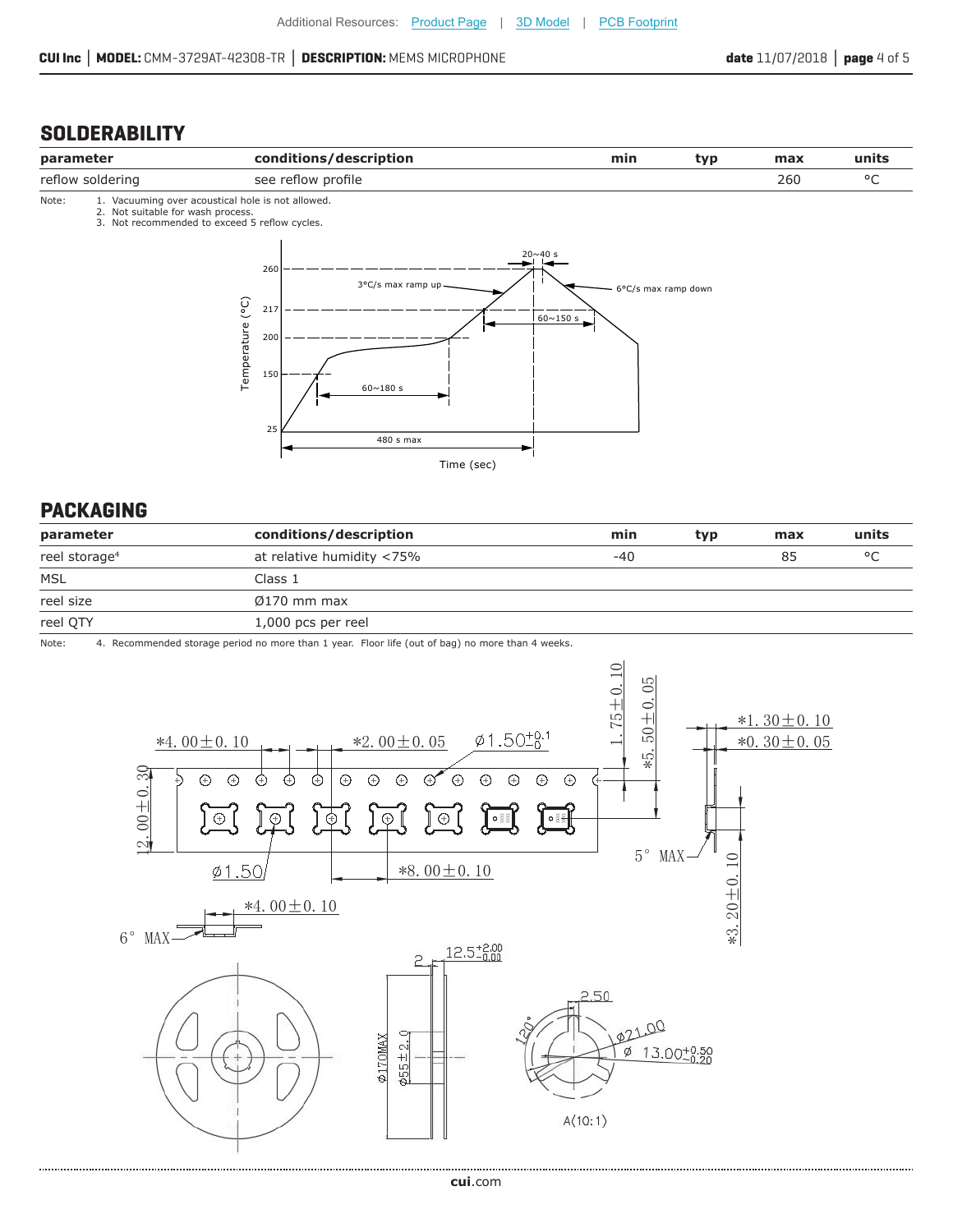#### **REVISION HISTORY**

| rev. | description     | date       |
|------|-----------------|------------|
|      | initial release | 11/07/2018 |

The revision history provided is for informational purposes only and is believed to be accurate.



**Headquarters** 20050 SW 112th Ave. Tualatin, OR 97062 **800.275.4899**

Fax 503.612.2383 **cui**.com techsupport@cui.com

CUI offers a one (1) year limited warranty. Complete warranty information is listed on our website.

CUI reserves the right to make changes to the product at any time without notice. Information provided by CUI is believed to be accurate and reliable. However, no responsibility is assumed by CUI for its use, nor for any infringements of patents or other rights of third parties which may result from its use.

CUI products are not authorized or warranted for use as critical components in equipment that requires an extremely high level of reliability. A critical component is any component of a<br>life support device or system whose